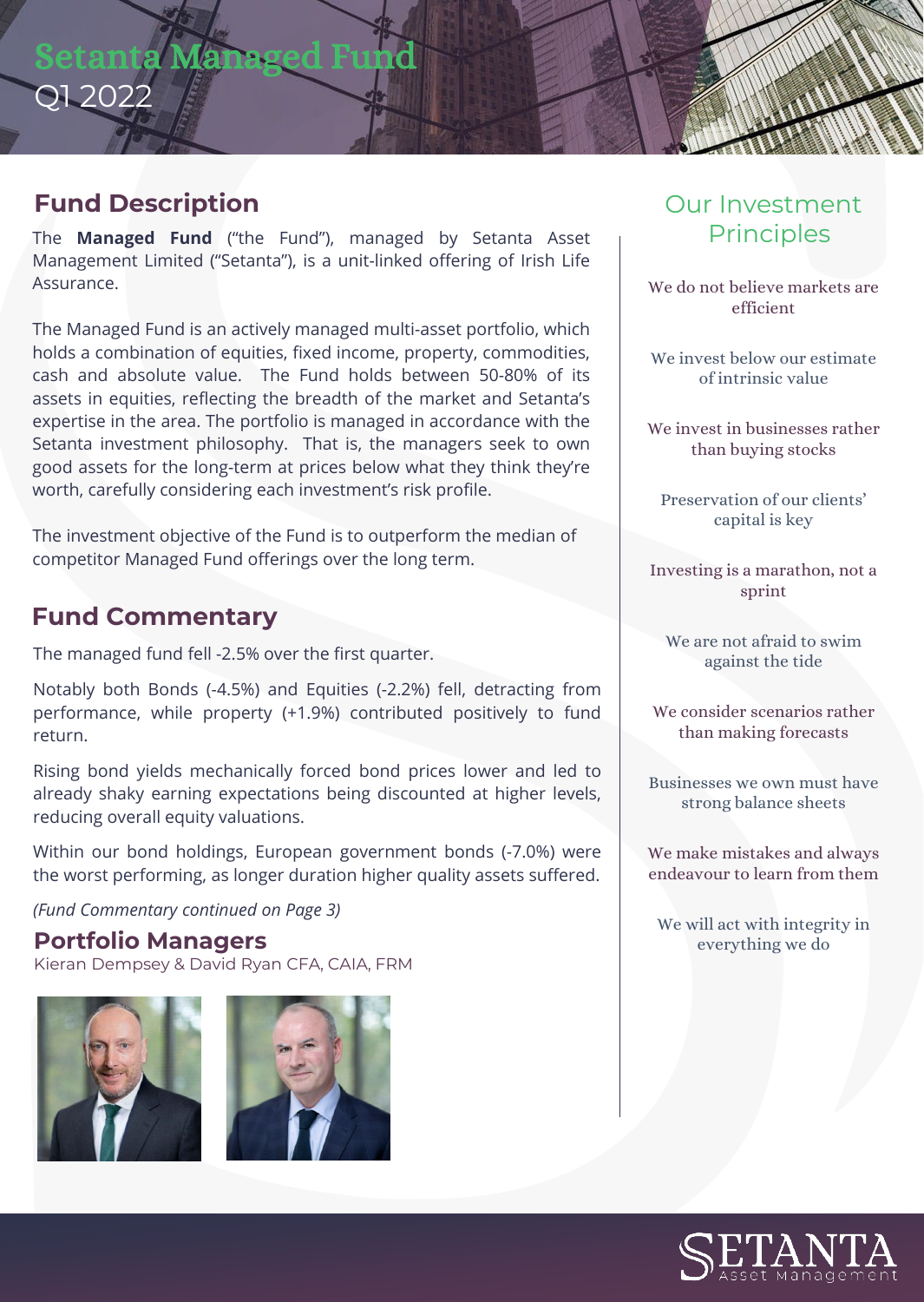



**Performance Source:** Setanta Asset Management Limited. The actual Fund returns stated are based on the movements in the unit prices of an institutional series of the Fund (ILA/CLI Setanta Managed Fund [H012]) and are net of management fees. Benchmark: Rubicon Multi-Asset Pension Fund Survey. **Holdings Source:** Setanta. Sector allocations based on invested portfolio only (excludes cash). **Credit Rating Source:** S&P.

### **Top 10 Equity Holdings**

| <b>COMPANY</b>               | <b>SECTOR</b>                 | % OF<br><b>FUND</b> |
|------------------------------|-------------------------------|---------------------|
| MICROSOFT CORP               | <b>INFORMATION TECHNOLOGY</b> | 3.1%                |
| <b>BERKSHIRE HATHAWAY</b>    | <b>FINANCIALS</b>             | 2.6%                |
| AI PHARFT INC                | <b>CONSUMER DISCRETIONARY</b> | 2.3%                |
| <b>COSTCO WHOLESALE</b>      | CONSUMER DISCRETIONARY        | 1.9%                |
| ORACLE CORP                  | INFORMATION TECHNOLOGY        | 1.9%                |
| <b>MCDONALD'S CORP</b>       | <b>CONSUMER DISCRETIONARY</b> | 1.8%                |
| SAMSUNG ELECTRONIC           | INFORMATION TECHNOLOGY        | 1.8%                |
| <b>JOHNSON &amp; JOHNSON</b> | <b>HFAITHCARF</b>             | 1.6%                |
| DCC PLC                      | <b>INDUSTRIALS</b>            | 1.6%                |
| <b>BOOKING HOLDINGS</b>      | <b>CONSUMER DISCRETIONARY</b> | 1.5%                |

## **Geographic & Asset Distribution**



### **Sector Distribution**



### **Fixed Interest Portfolio**

| <b>CREDIT RATING WEIGHTING</b>      |                                       |                                      |  |  |  |  |
|-------------------------------------|---------------------------------------|--------------------------------------|--|--|--|--|
| <b>CREDIT RATING</b><br><b>TYPE</b> | <b>ASSET TYPE</b><br><b>WEIGHTING</b> | <b>BENCHMARK</b><br><b>WEIGHTING</b> |  |  |  |  |
| <b>AAA</b>                          | 19.5%                                 | 22.5%                                |  |  |  |  |
| AA                                  | 47.4%                                 | 36.4%                                |  |  |  |  |
| A                                   | 12.8%                                 | 18.2%                                |  |  |  |  |
| <b>BBB</b>                          | 20.3%                                 | 22.9%                                |  |  |  |  |
|                                     | 100.0%                                | 100.0%                               |  |  |  |  |

### **Yearly Performance**

| Year %           | 2007   | 2008    | 2009 | 2010                      | 2011   | 2012 | 2013 | 2014 | 2015 | 2016 | 2017 | 2018  | 2019 | 2020   | 2021 |
|------------------|--------|---------|------|---------------------------|--------|------|------|------|------|------|------|-------|------|--------|------|
| <b>Fund</b>      | $-1.8$ | $-29.6$ | 22.9 | 9.5                       | 0.5    | 14.2 | 18.5 | 17.8 | 7.9  | 12.2 | 6.8  | -2. . | 16.1 | $-3.1$ | 20.4 |
| <b>Benchmark</b> | $-3.9$ | $-35.6$ | 22.0 | っ<br>$^{\circ}$ 1<br>د. ا | $-3.6$ | 14.3 | 16.6 | 15.6 | 9.5  | 5.9  | 7.3  | ے.כ-  | 20.6 | 6.2    | 17.6 |

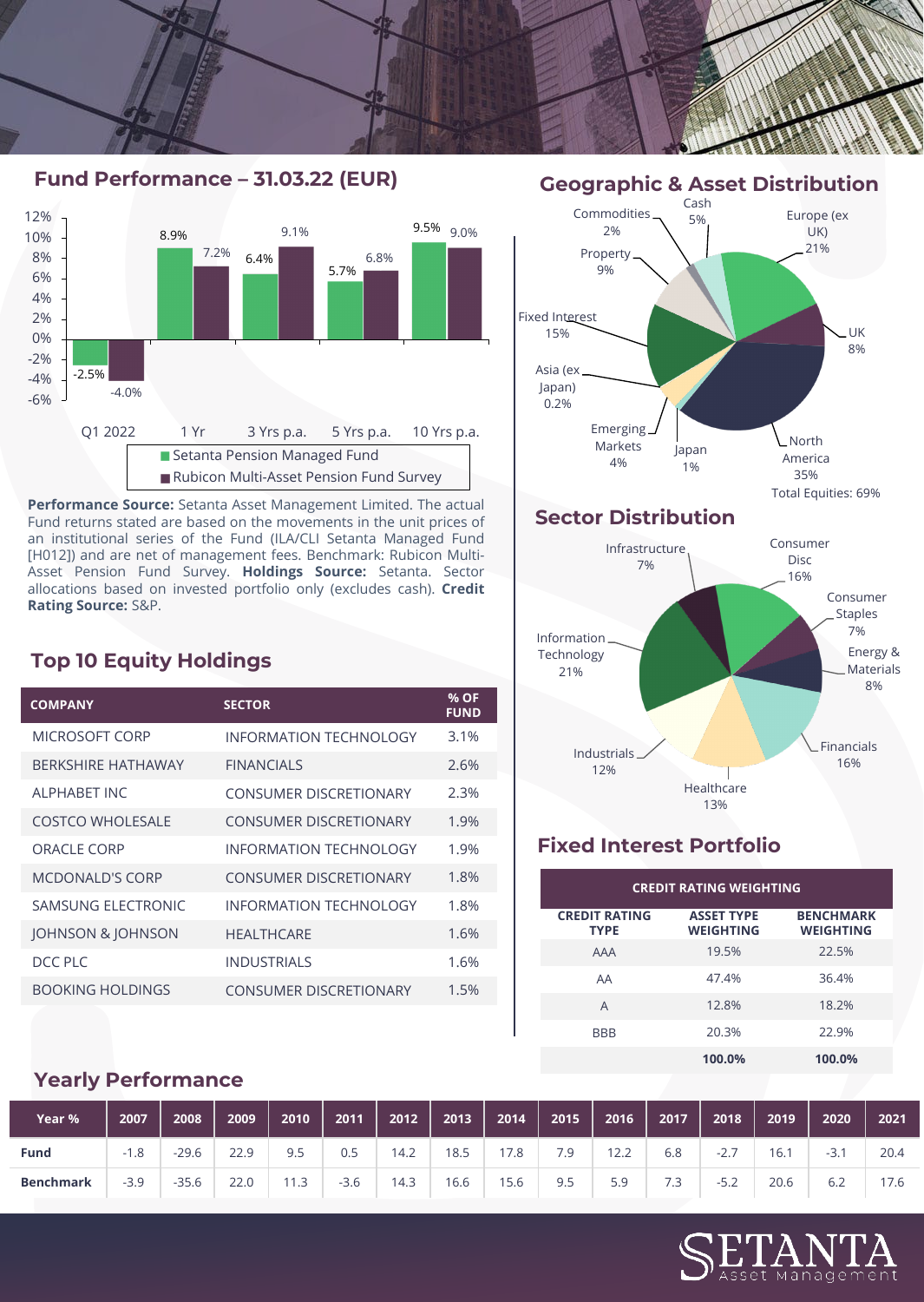Emerging market bonds (-4.6%), were shaken by a strengthening dollar, capital outflows and the uncertainty of the war. However, a combination of lower duration and higher coupons helped buffer performance versus developed market bonds.

Our credit exposure (-0.6%), while negative performed well under the circumstances, as a large cash buffer, very short duration and decent balance sheets helped limit any significant drawdown.

Within equities, the energy sector (+7.8%) was the top performer, with I.T. lagging (-8.5%). Energy rallied on further supply demand constraints exacerbated by concerns around supply from Russia, while Technology stocks in general given their longer duration nature were susceptible to rising bond yields, and some holding specific risk to failing corporate actions.

Drilling down to individual holdings, commodity performance was particularly strong, across both direct commodity exposures (+28.4%) and stock holdings, Sandstrom Gold (+33.5%).

#### **Fund Allocation**

Over the quarter we used the weakness and volatility in both equity markets and global bond markets to allocate out of cash into both global equities, local currency emerging market debt and corporate bonds.

#### *"The intelligent investor is a realist who sells to optimists and buys from pessimists."*

Benjamin Graham (1894-1976)

#### **Fund Positioning**

The fund remains broadly positioned for growth. Bonds and cash make up less than 20% of the fund with Equities, Property and Commodities the remainder.

#### **Key Themes**

#### **War Russia & Ukraine**

It doesn't seem that long ago that trade wars concerned investors, not actual wars. It goes without saying that this devastating war will hopefully come to a quick and peaceful end.

The invasion has resulted in global coordinated policy actions culminating in volatile moves across global financial markets. The Russian currency collapsed, their equity markets shut and oil and other commodities surged as widespread sanctions were enacted.

Global equity markets fell initially, having already suffered a drawdown on concerns about transitioning quantitative easing to tightening, not as much as would be expected. Historical safe havens performed, with capital flowing to the usual suspects (Gold +5.9%).

Russia's invasion will likely slow global growth and raise inflation in the near term, with the macroeconomic impact mainly felt through the commodity markets initially. Follow on negative effects to confidence and profit margins are inevitable within some industries and regions.

Financial linkages between Russia and the rest of the world are relatively small. Though, the conflict highlighted European energy security and the reliance on a primary energy supplier. The scale of disruption was evident in European gas prices over the quarter (Dutch Natural gas 1M Forward, +86.4%), even while gas supplies were still flowing.

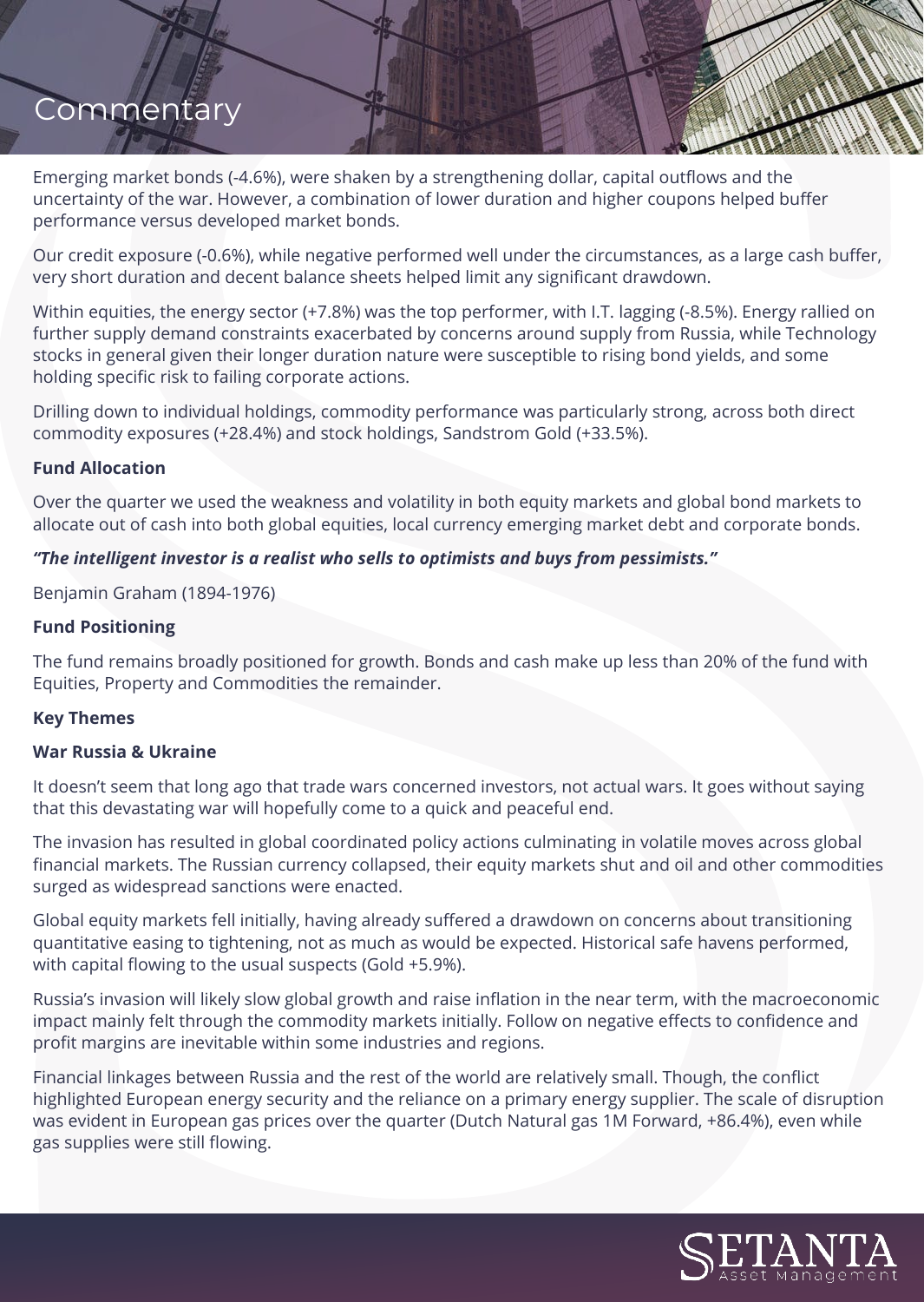Financial markets in general have recovered somewhat into quarter end, with global equities having been off just over -10% at one point finishing close to -2%. Even as inflation and yields moved higher, as central banks showed little interest in rowing back on hawkish rhetoric.

Markets are forward looking, discounting future paths, and as horrifying as war is, developed markets have had a history of delivering positive returns during them. Proximity is crucial, European markets markedly underperformed the US for example, but in general the assumption is in line with the adage "this too shall pass".

#### **Supply chain**

Deliberation on supply chain disruption and how it may be feed into lower growth and higher inflationary pressure is ongoing. While there is a myriad of variables, the New York Federal reserve have tried to capture the main drivers in a new index, aptly named the "Global Supply Chain Pressure Index" (GSCI index).

It aggregates 27 indicators into a standard deviation from an average, hoping to **provide "a more comprehensive summary of potential disruptions affecting global supply chains."** There are two shipping indices (the Baltic Dry index, essentially dry bulk commodities and the Harpex Index, think forty foot containers), and four airfreight transportation inputs, based on costs between US, Asia and Europe.

Other components are Purchasing Managers Index (PMI) surveys subcomponents, delivery times, backlogs and purchased stocks, for seven economies (euro area, China, Japan, South Korea, Taiwan, U.K., U.S.).



### **Global Supply Chain Pressure Index**

*Source: Bloomberg*

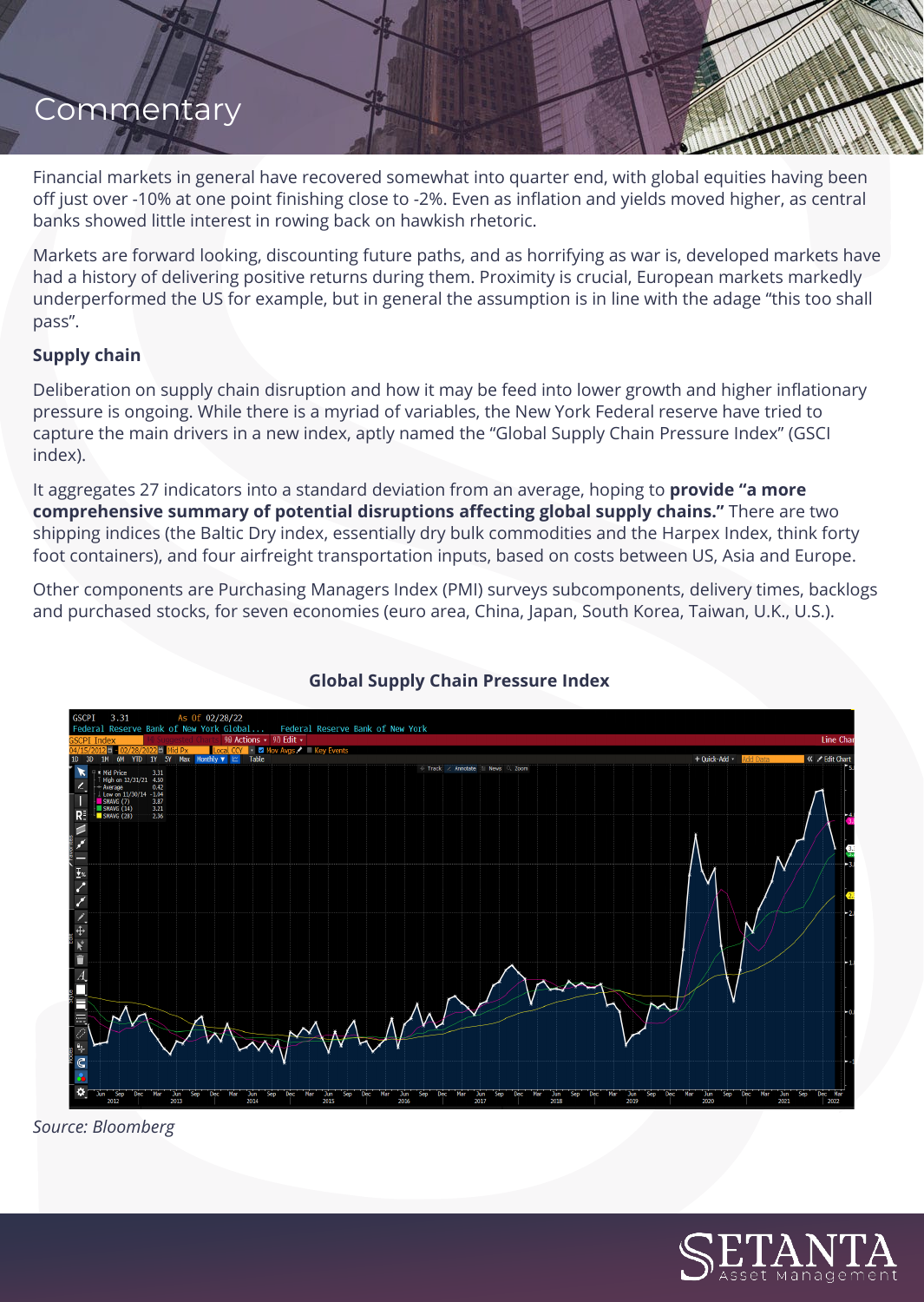The index peaked at the end of 2021, with the last two months showing a drop (less pressure), albeit at 3 standard deviations from the norm (still a lot of pressure!).

COVID, led to the first notable jump in the index, brought on by lockdowns across regions and the mayhem that then created. The more recent spike was on the surge in pent up consumer demand as markets reopened.

Post the recent prints the Fed opined **"more recently, the GSCPI seems to suggest that the global supply chain pressures, while still historically high, have peaked and might start to moderate somewhat going forward."**

Time will tell, but we would like to see this trend lower, reducing pressure across economies and industries, and leading to some level of normality.



### **\$ Value of Negative yielding Global Bonds**

#### *Source: Bloomberg*

While rampant uncontrolled inflation is not a good thing, and the narrative would seem to have moved from less transitory to more persistent, the move has brought about more hawkish central banks, through higher base rates and a faster removal of quantitative easing.

This has led to a repricing of global bonds, evident in the reduction of negative yielding bonds from a peak of \$18 Trillion to \$3 Trillion most recently (Bloomberg Global Aggregate index used).

While there is arguably more value than before, when adjusted for inflation (Nominal yield minus inflation = real yield), expected returns are still not great and most bonds still suffer from offering negative yield.

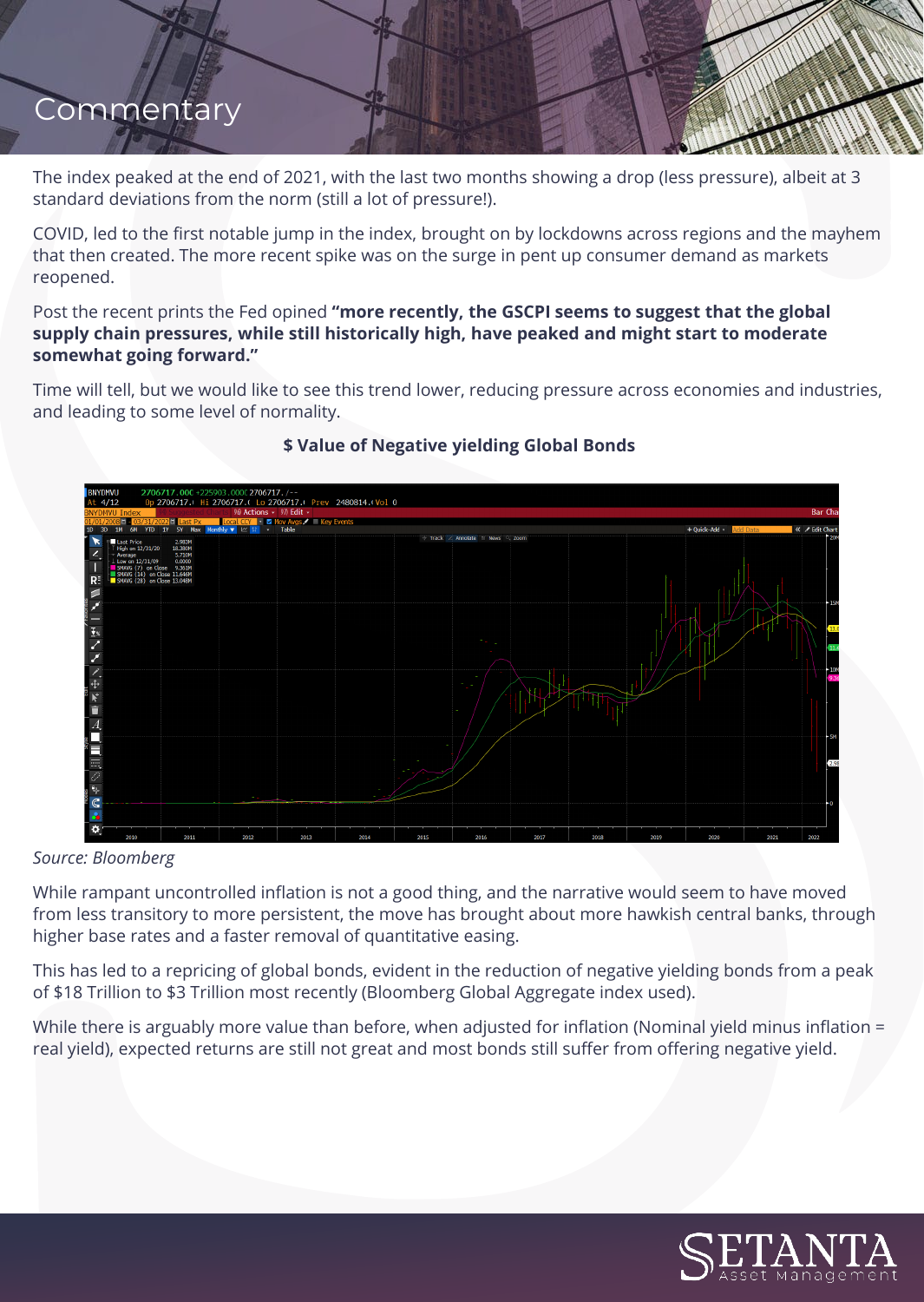**Yield Curves: US 2-10s Yield curve**



#### *Source: Bloomberg*

Another topic raising concerns is the US yield curve. Which for the most part is just looking at what is the difference the 10 Year (2.33%) and the 2 Year (2.33%) Treasury bond yields. The eagle eyed amongst you will have spotted they are currently the same as at quarter end, which in market parlance means the yield curve is "flat".

Where markets tend to get excited is when it is "inverted" or simply goes negative, with the 2 Year yielding more than the Ten year, as it has been a good leading indicator of a recessionary environment (preceded all six recessions since 1978, and even signalled one that didn't occur 1998!).

Without getting too complicated, forward prices of the various components of the yield curve would point to this very likely happening in the near term. On that basis, should we run to the hills?

Not necessarily, research has shown that since the late 1980s the time lag between inversion and recession has been on average twenty months, while closer to a year over the last six recessions. It can imply various things, and may be just signalling a lower terminal rate and a earlier change of course than normal. Time will tell.

David Ryan